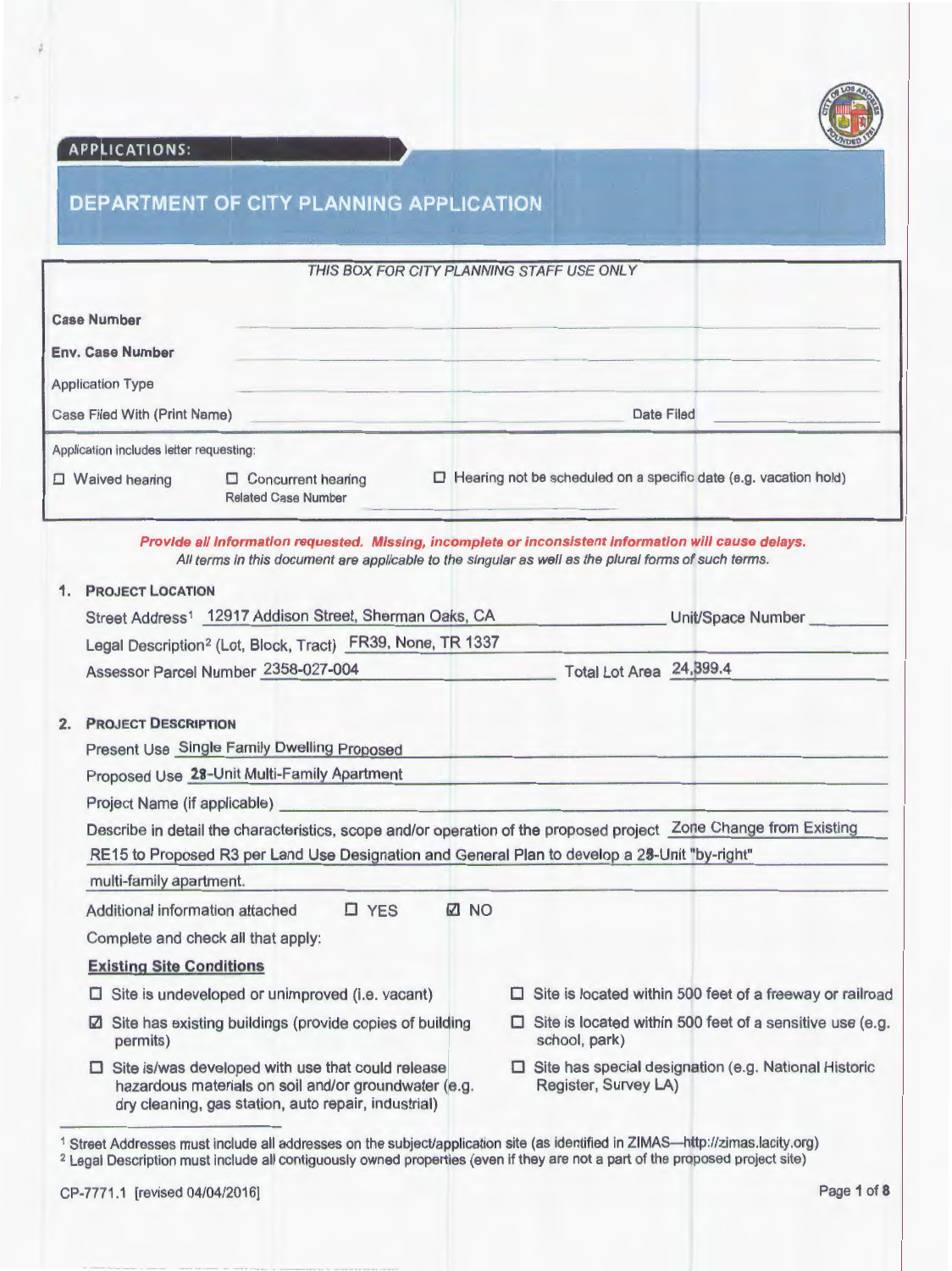| <b>Proposed Project Information</b>                                           |            |                                                                                                                                                                                                                                        |
|-------------------------------------------------------------------------------|------------|----------------------------------------------------------------------------------------------------------------------------------------------------------------------------------------------------------------------------------------|
| ☑ Demolition of existing buildings/structures                                 |            | ☑<br>New construction 30,922 square feet                                                                                                                                                                                               |
| Relocation of existing buildings/structures<br>□                              |            | $\Box$ Accessory use (fence, sign, wireless, carport, etc.)                                                                                                                                                                            |
| Interior tenant improvement<br>⊔                                              |            | $\Box$ Exterior renovation or alteration                                                                                                                                                                                               |
| Additions to existing buildings<br>o                                          |            | Change of use and/or hours of operation<br>u                                                                                                                                                                                           |
| Grading<br>M                                                                  |            | $\Box$ Haul Route                                                                                                                                                                                                                      |
| Removal of any on-site tree<br>M                                              |            | $\square$ Uses or structures in public right-of-way                                                                                                                                                                                    |
| $\Box$ Removal of any street tree                                             |            | Phased project                                                                                                                                                                                                                         |
| <b>Housing Component Information</b>                                          |            |                                                                                                                                                                                                                                        |
|                                                                               |            | Number of Residential Units: Existing $1$ - Demolish(ed) <sup>3</sup> $1$ + Adding $28$ = Total 28                                                                                                                                     |
| Number of<br>Affordable Units <sup>4</sup>                                    |            | Existing $0$ - Demolish(ed) $0$ + Adding $Q$ = Total $0$                                                                                                                                                                               |
| Number of<br><b>Market Rate Units</b>                                         |            | Existing $1$ - Demolish(ed) $1$ + Adding $28$ = Total 28                                                                                                                                                                               |
| Mixed Use Projects, Amount of Non-Residential Floor Area:                     |            | square feet                                                                                                                                                                                                                            |
| <b>ACTION(S) REQUESTED</b>                                                    |            |                                                                                                                                                                                                                                        |
|                                                                               |            |                                                                                                                                                                                                                                        |
| action.                                                                       |            |                                                                                                                                                                                                                                        |
|                                                                               |            | <b>Z</b> YES<br>$\square$ NO<br>Does the project include Multiple Approval Requests per LAMC 12.36?                                                                                                                                    |
|                                                                               |            | Authorizing section 12.32 Section from which relief is requested (if any): 12.32-C                                                                                                                                                     |
| Request: Zone Change from Existing RE15 to Proposed R3                        |            |                                                                                                                                                                                                                                        |
|                                                                               |            |                                                                                                                                                                                                                                        |
|                                                                               |            | Provide the Los Angeles Municipal Code (LAMC) Section that authorizes the request and (if applicable) the LAMC<br>Section or the Specific Plan/Overlay Section from which relief is sought; follow with a description of the requested |
|                                                                               |            | <u> 1980 - Johann Stoff, deutscher Stoff, der Stoff, der Stoff, der Stoff, der Stoff, der Stoff, der Stoff, der S</u>                                                                                                                  |
|                                                                               |            |                                                                                                                                                                                                                                        |
|                                                                               |            |                                                                                                                                                                                                                                        |
| <b>Additional Requests Attached</b>                                           | $\Box$ YES | $\Box$ NO                                                                                                                                                                                                                              |
|                                                                               |            | <sup>3</sup> Number of units to be demolished and/or which have been demolished within the last five (5) years.                                                                                                                        |
| <sup>4</sup> As determined by the Housing and Community Investment Department |            | Page 2 of 8                                                                                                                                                                                                                            |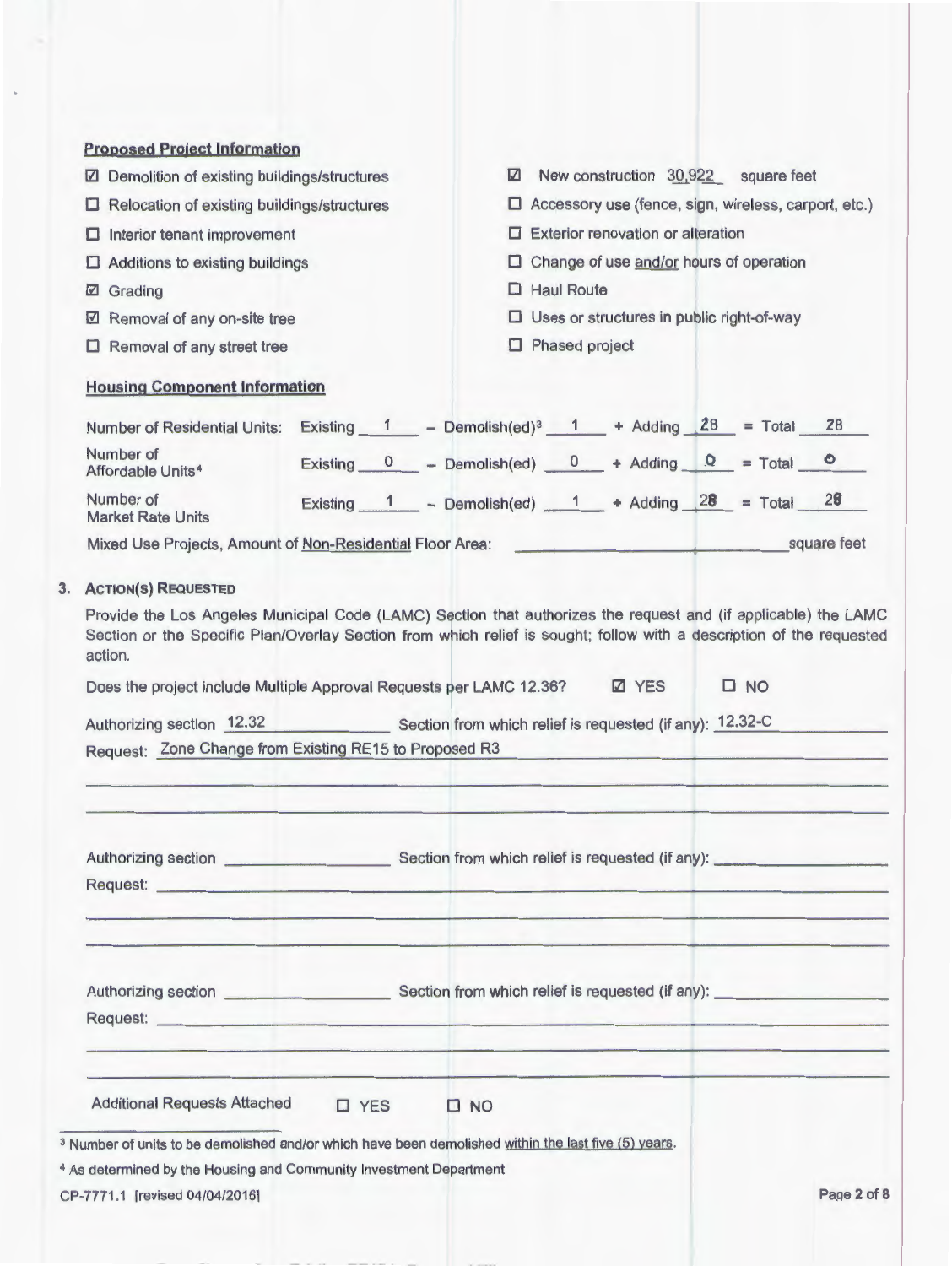|                                                                        | Are there previous or pending cases/decisions/environmental clearances on the project site?<br>If YES, list all case number(s) example to the control of the control of the control of the control of the control of the control of the control of the control of the control of the control of the control of the control of | $\Box$ YES<br><b>Z NO</b> |
|------------------------------------------------------------------------|-------------------------------------------------------------------------------------------------------------------------------------------------------------------------------------------------------------------------------------------------------------------------------------------------------------------------------|---------------------------|
|                                                                        |                                                                                                                                                                                                                                                                                                                               |                           |
| complete/check all that apply (provide copy).                          | If the application/project is directly related to one of the above cases, list the pertinent case numbers below and                                                                                                                                                                                                           |                           |
| Case No.                                                               | Ordinance No.:                                                                                                                                                                                                                                                                                                                |                           |
| $\Box$ Condition compliance review                                     | $\Box$ Clarification of Q (Qualified) classification                                                                                                                                                                                                                                                                          |                           |
| $\square$ Modification of conditions                                   | $\Box$ Clarification of D (Development Limitations) classification                                                                                                                                                                                                                                                            |                           |
| $\Box$ Revision of approved plans                                      | $\square$ Amendment to T (Tentative) classification                                                                                                                                                                                                                                                                           |                           |
| $\Box$ Renewal of entitlement                                          |                                                                                                                                                                                                                                                                                                                               |                           |
| □ Plan Approval subsequent to Master Conditional Use                   |                                                                                                                                                                                                                                                                                                                               |                           |
|                                                                        | For purposes of environmental (CEQA) analysis, is there intent to develop a larger project?                                                                                                                                                                                                                                   | $\Box$ YES<br><b>Z NO</b> |
|                                                                        |                                                                                                                                                                                                                                                                                                                               |                           |
|                                                                        |                                                                                                                                                                                                                                                                                                                               |                           |
|                                                                        | $\Box$ YES<br><b>Z NO</b><br>Have you filed, or is there intent to file, a Subdivision with this project?                                                                                                                                                                                                                     |                           |
|                                                                        | If YES, to either of the above, describe the other parts of the projects or the larger project below, whether or not                                                                                                                                                                                                          |                           |
| currently filed with the City:                                         |                                                                                                                                                                                                                                                                                                                               |                           |
|                                                                        |                                                                                                                                                                                                                                                                                                                               |                           |
|                                                                        |                                                                                                                                                                                                                                                                                                                               |                           |
|                                                                        |                                                                                                                                                                                                                                                                                                                               |                           |
| <b>OTHER AGENCY REFERRALS/REFERENCE</b>                                | To help assigned staff coordinate with other Departments that may have a role in the proposed project, please check                                                                                                                                                                                                           |                           |
| all that apply and provide reference number if known.                  |                                                                                                                                                                                                                                                                                                                               |                           |
| Are there any outstanding Orders to Comply/citations at this property? | $\Box$ YES (provide copy)                                                                                                                                                                                                                                                                                                     | <b>Z NO</b>               |
|                                                                        | $\Box$ YES (provide copy)<br>Are there any recorded Covenants, affidavits or easements on this property?                                                                                                                                                                                                                      | <b>Z NO</b>               |
|                                                                        |                                                                                                                                                                                                                                                                                                                               |                           |
| □                                                                      |                                                                                                                                                                                                                                                                                                                               |                           |
| □                                                                      | Building and Safety Plan Check Number League and Safety Plan Check Number League and Safety Plan Check Number                                                                                                                                                                                                                 |                           |
| $\Box$                                                                 | Bureau of Engineering Planning Referral (PCRF) <b>Contract Contract Contract Contract Contract Contract Contract Contract Contract Contract Contract Contract Contract Contract Contract Contract Contract Contract Contract Con</b>                                                                                          |                           |
| □                                                                      | Bureau of Engineering Hillside Referral <b>Constitution</b> and the construction of Engineering Hillside Referral                                                                                                                                                                                                             |                           |
| ш<br>□                                                                 | Housing and Community Investment Department Application Number __________________<br>Bureau of Engineering Revocable Permit Number <b>Constitution</b> and the entity of the series of the series of the series of the series of the series of the series of the series of the series of the series of the series of the      |                           |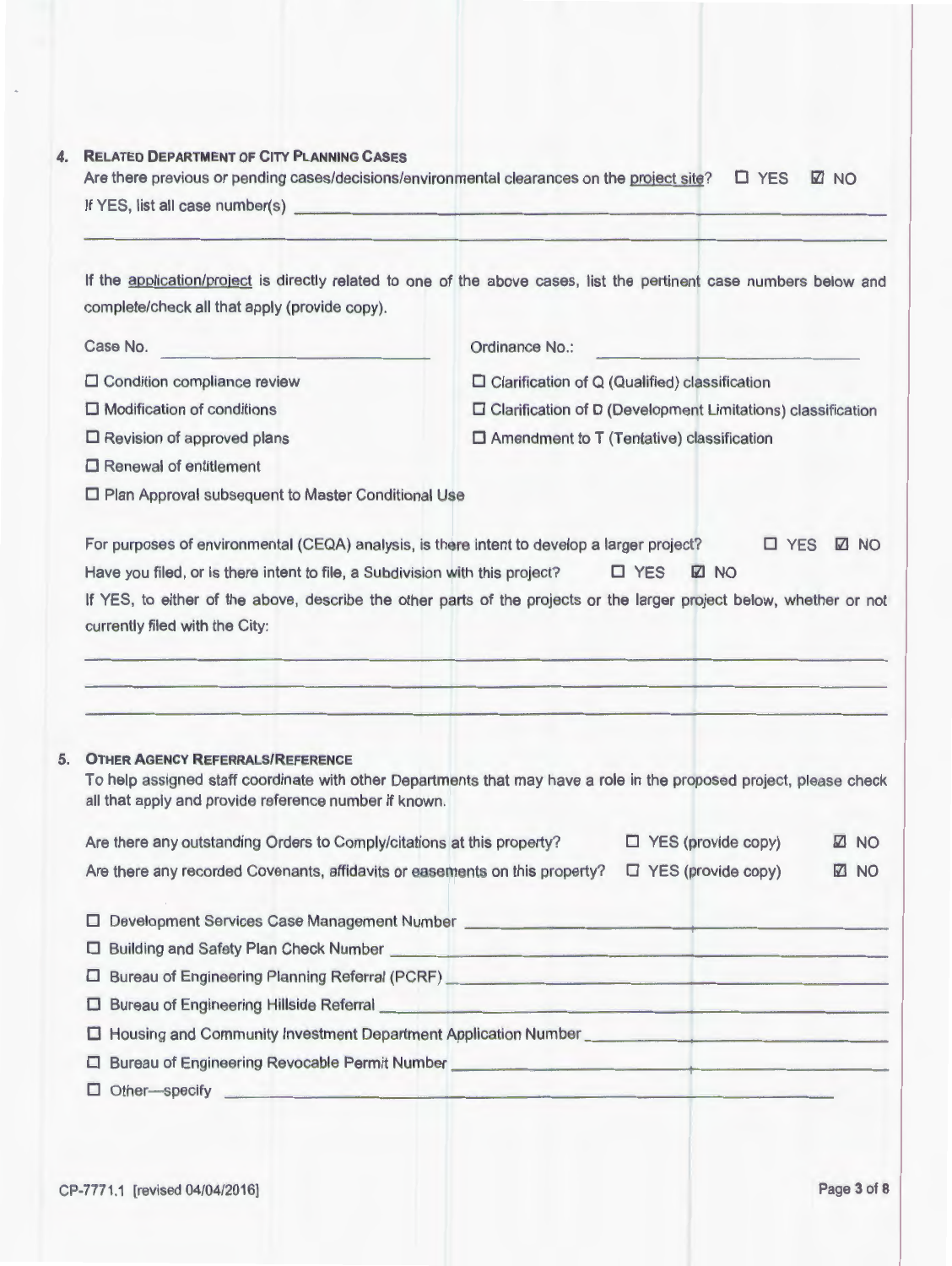## 6. PROJECT TEAM INFORMATION (Complete all applicable fields)

|                              | Company/Firm Ken Stockton Architects, Inc.                                                                                                                                                                                                                                                                                                                                                                                                                       |                                                                      |                                                                                                                                                                                                                                |               |                                 |                                                                                                       |  |
|------------------------------|------------------------------------------------------------------------------------------------------------------------------------------------------------------------------------------------------------------------------------------------------------------------------------------------------------------------------------------------------------------------------------------------------------------------------------------------------------------|----------------------------------------------------------------------|--------------------------------------------------------------------------------------------------------------------------------------------------------------------------------------------------------------------------------|---------------|---------------------------------|-------------------------------------------------------------------------------------------------------|--|
| Address:                     | 26500 W. Agoura Road #663                                                                                                                                                                                                                                                                                                                                                                                                                                        |                                                                      |                                                                                                                                                                                                                                |               |                                 | Unit/Space Number                                                                                     |  |
| City                         | Calabasas                                                                                                                                                                                                                                                                                                                                                                                                                                                        | the company's company's company's company's                          |                                                                                                                                                                                                                                |               |                                 | State CA Zip Code: 91302                                                                              |  |
|                              | Telephone (818) 888-9443                                                                                                                                                                                                                                                                                                                                                                                                                                         |                                                                      |                                                                                                                                                                                                                                |               |                                 | E-mail: RSTOCKTOND STOCKTONARCHITECTS.COM                                                             |  |
|                              | Are you in escrow to purchase the subject property?                                                                                                                                                                                                                                                                                                                                                                                                              |                                                                      |                                                                                                                                                                                                                                | $\square$ YES | <b>☑</b> NO                     |                                                                                                       |  |
|                              | <b>Property Owner of Record</b><br>Name (if different from applicant)                                                                                                                                                                                                                                                                                                                                                                                            | $\Box$ Same as applicant<br>West Koast Properties, LLC (Brett Karns) |                                                                                                                                                                                                                                |               | $\Box$ Different from applicant |                                                                                                       |  |
| <b>Address</b>               | 12917 Addison Street                                                                                                                                                                                                                                                                                                                                                                                                                                             |                                                                      | the company's state of the company's state of the company's state of the company's state of the company's state of the company's state of the company's state of the company's state of the company's state of the company's s |               |                                 | Unit/Space Number                                                                                     |  |
| City                         | <b>Sherman Oaks</b>                                                                                                                                                                                                                                                                                                                                                                                                                                              |                                                                      |                                                                                                                                                                                                                                |               |                                 | State CA Zip Code: 91423                                                                              |  |
|                              | Telephone (310) 903-7949                                                                                                                                                                                                                                                                                                                                                                                                                                         |                                                                      |                                                                                                                                                                                                                                |               | E-mail: brett@brettkarns.com    |                                                                                                       |  |
|                              | Agent/Representative name Jody Wood<br>Company/Firm entertainment of the company of the company of the company of the company of the company of the company of the company of the company of the company of the company of the company of the company of the company                                                                                                                                                                                             |                                                                      |                                                                                                                                                                                                                                |               |                                 |                                                                                                       |  |
|                              |                                                                                                                                                                                                                                                                                                                                                                                                                                                                  |                                                                      |                                                                                                                                                                                                                                |               |                                 |                                                                                                       |  |
|                              |                                                                                                                                                                                                                                                                                                                                                                                                                                                                  |                                                                      |                                                                                                                                                                                                                                |               |                                 | Unit/Space Number Communication of the Unit of Space Number Communication of the Unit of Space Number |  |
|                              | <u>under the state state state state state state state state state state state state state state state state state state state state state state state state state state state state state state state state state state state s</u>                                                                                                                                                                                                                             |                                                                      |                                                                                                                                                                                                                                |               |                                 |                                                                                                       |  |
|                              | Telephone experience and the contract of the contract of the contract of the contract of the contract of the contract of the contract of the contract of the contract of the contract of the contract of the contract of the c                                                                                                                                                                                                                                   |                                                                      |                                                                                                                                                                                                                                |               |                                 | E-mail: <u>Alexander State (2001)</u>                                                                 |  |
|                              | Other (Specify Architect, Engineer, CEQA Consultant etc.) [2010] Consultant etc. and the set of the set of the set of the set of the set of the set of the set of the set of the set of the set of the set of the set of the s<br>Name experience and the second contract of the second contract of the second contract of the second contract of the second contract of the second contract of the second contract of the second contract of the second contrac |                                                                      |                                                                                                                                                                                                                                |               |                                 |                                                                                                       |  |
|                              | Company/Firm the company of the company of the company of the company of the company of the company of the company of the company of the company of the company of the company of the company of the company of the company of                                                                                                                                                                                                                                   |                                                                      |                                                                                                                                                                                                                                |               |                                 |                                                                                                       |  |
| Address:<br>City<br>Address: |                                                                                                                                                                                                                                                                                                                                                                                                                                                                  | <u> 1980 - Johann John Stein, fransk politik (d. 1980)</u>           |                                                                                                                                                                                                                                |               |                                 | Unit/Space Number                                                                                     |  |
| City                         | <u> 1989 - Johann John Stein, fransk politik (</u>                                                                                                                                                                                                                                                                                                                                                                                                               |                                                                      | E-mail:                                                                                                                                                                                                                        |               |                                 | State <b>Example 2</b> Zip Code:                                                                      |  |

To ensure notification of any public hearing as well as decisions on the project, make sure to include an individual mailing label for each member of the project team in both the Property Owners List, and the Abutting Property Owners List.

s An applicant is a person with a lasting interest in the completed project such as the property owner or a lessee/user of a project. An applicant is not someone filing the case on behalf of a client (i.e. usually not the agent/representative).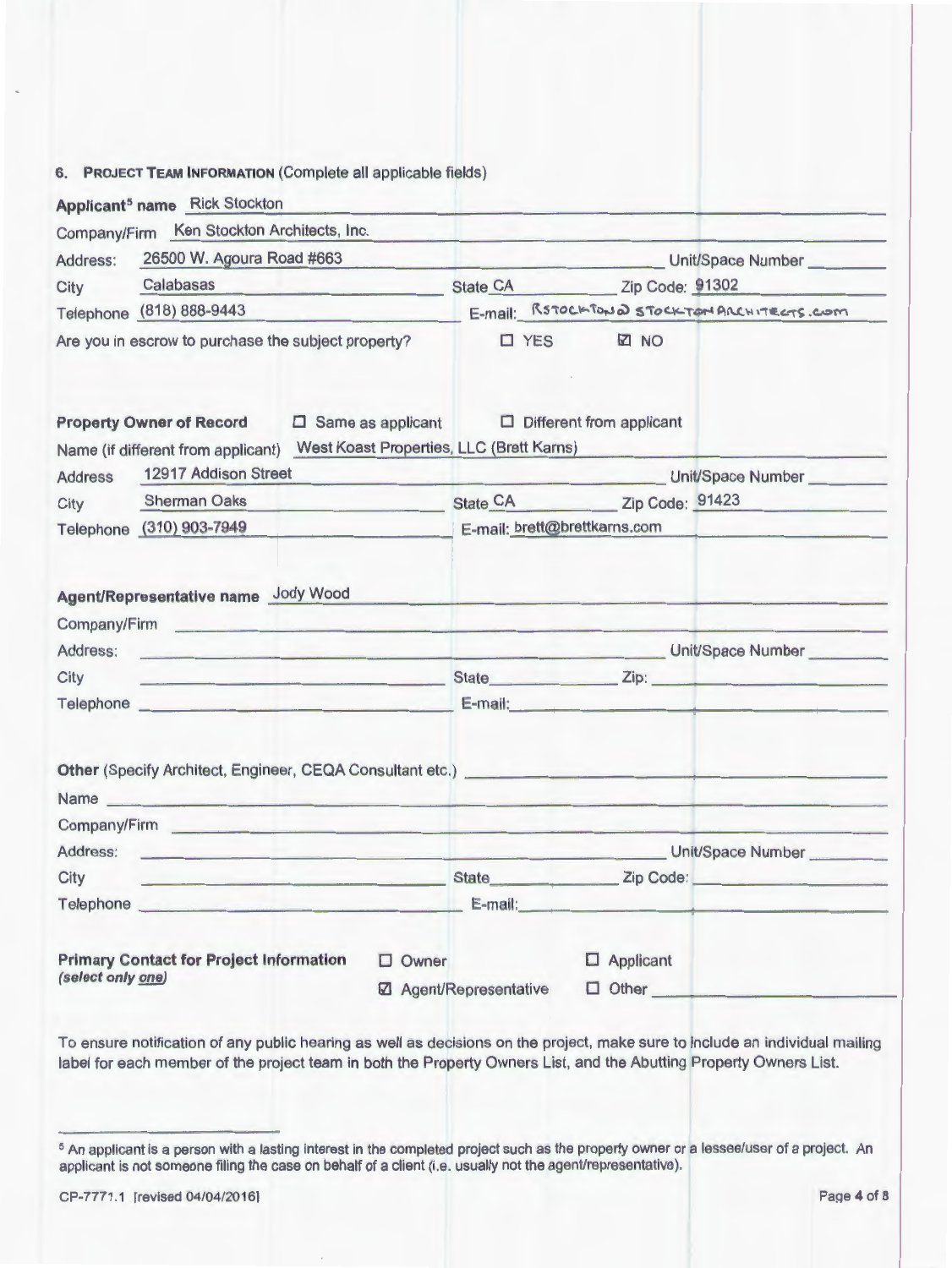- **9. PROPERTY OWNER AFFIDAVIT.** Before the application can be accepted, the owner of each property involved must provide a notarized signature to verify the application is being filed with their knowledge. Staff will confirm ownership based on the records of the City Engineer or County Assessor. In the case of partnerships, corporations, LLCs or trusts the agent for service of process or an officer of the ownership entity so authorized may sign as stipulated below.
	- **Ownership Disclosure.** If the property is owned by a partnership, corporation, LLC or trust, a disclosure identifying the agent for service or process or an officer of the ownership entity must be submitted. The disclosure must list the names and addresses of the principal owners (25% interest or greater). The signatory must appear in this list of names. A letter of authorization, as described below, may be submitted provided the signatory of the letter is included in the Ownership Disclosure. Include a copy of the current partnership agreement, corporate articles, or trust document as applicable.
	- **Letter of Authorization (LOA).** A LOA from a property owner granting someone else permission to sign the application form may be provided if the property is owned by a partnership, corporation, LLC or trust or in rare circumstances when an individual property owner is unable to sign the application form. To be considered for acceptance, the LOA must indicate the name of the person being authorized the file, their relationship to the owner or project, the site address, a general description of the type of application being filed and must also include the language in items A-D below. In the case of partnerships, corporations, LLCs or trusts the LOA must be signed and notarized by the authorized signatory as shown on the Ownership Disclosure or in the case of private ownership by the property owner. Proof of Ownership for the signatory of the LOA must be submitted with said letter.
	- **Grant Deed.** Provide a Copy of the Grant Deed If the ownership of the property does not match City Records and/or if the application is for a Coastal Development Permit. The Deed must correspond exactly with the ownership listed on the application.
	- **Multiple Owners.** If the property is owned by more than one individual (e.g. John and Jane Doe or Mary Smith and Mark Jones) notarized signatures are required of all owners.
	- A. I hereby certify that I am the owner of record of the herein previously described property located in the City of Los Angeles which is involved in this application or have been empowered to sign as the owner on behalf of a partnership, corporation, LLC or trust as evidenced by the documents attached hereto.
	- B. I hereby consent to the filing of this application on my property for processing by the Department of City Planning.
	- C. I understand if the application is approved, as a part of the process the City will apply conditions of approval which may be my responsibility to satisfy including, but not limited to, recording the decision and all conditions in the County Deed Records for the property.
	- D. By my signature below, I declare under penalty of perjury under the laws of the State of California that the foregoing statements are true and correct.

| County Deed Records for the property.                                                                                                                                                                                                                                     |                  |
|---------------------------------------------------------------------------------------------------------------------------------------------------------------------------------------------------------------------------------------------------------------------------|------------------|
| D. By my signature below, I declare under penalty of perjury under the laws of the State of California that the<br>foregoing statements are true and correct.                                                                                                             |                  |
| Property Owner's signatures must be signed/notarized in the presence of a Notary Public.<br>The City requires an original signature from the property owner with the "wet" notary stamp.<br>A Notary Acknowledgement is available for your convenience on following page. |                  |
| Signature<br><u> De la Barca de la Barca de la Barca de la Barca de la Barca de la Barca de la Barca de la Barca de la Barca de la Barca de la Barca de la Barca de la Barca de la Barca de la Barca de la Barca de la Barca de la Barca de l</u>                         | Date $9-6-16$    |
| Print Name <b>For</b><br>5005                                                                                                                                                                                                                                             |                  |
| Signature <b>Executive Signature Executive Contract of Contract Contract Contract Contract Contract Contract Contract Contract Contract Contract Contract Contract Contract Contract Contract Contract Contract Contract Contr</b>                                        | Date <b>Date</b> |
| Print Name                                                                                                                                                                                                                                                                |                  |
| CP-7771.1 [revised 04/04/2016]                                                                                                                                                                                                                                            | Page 5 of 8      |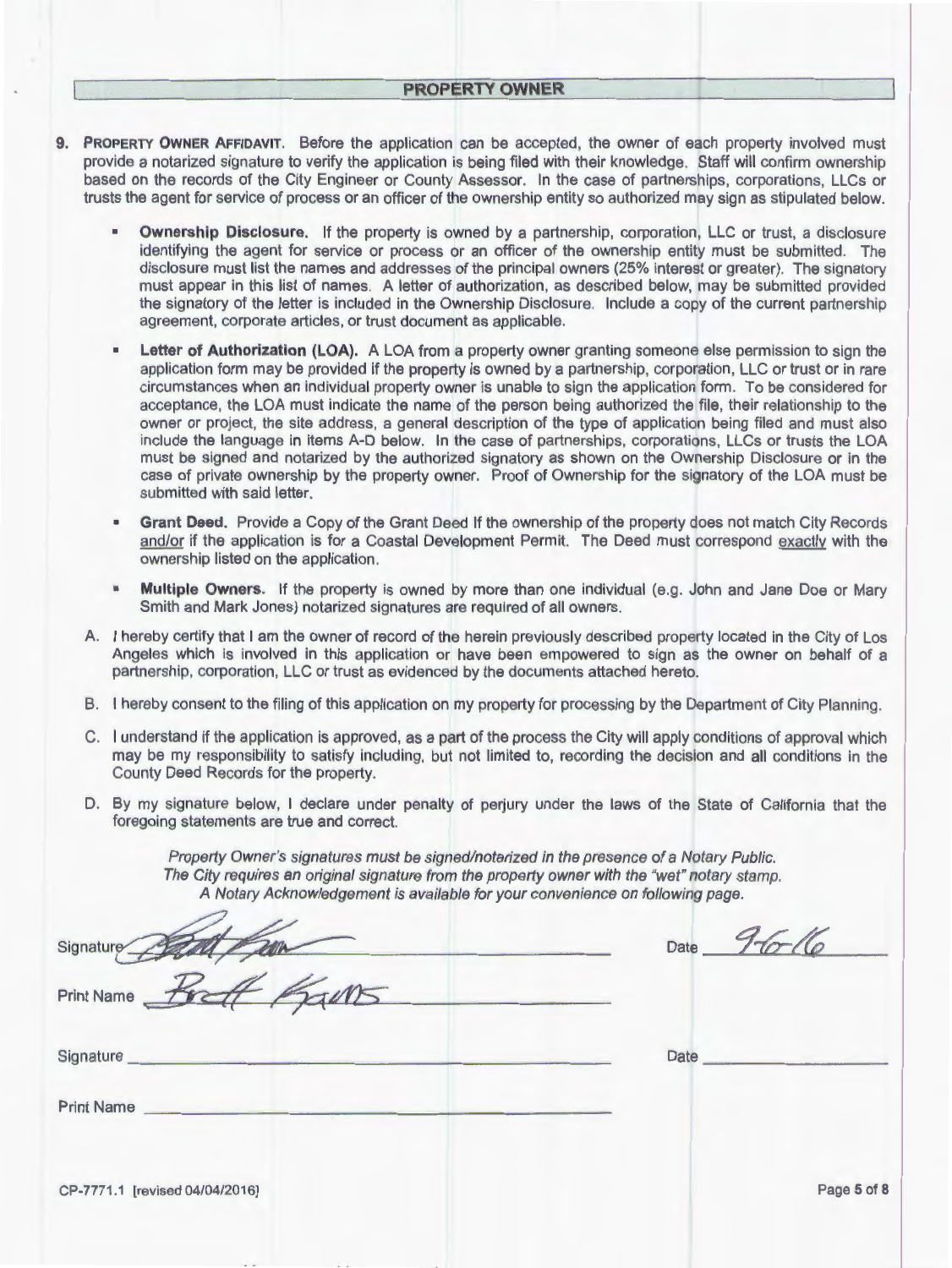### Space Below For Notary's Use

#### California All-Purpose Acknowledgement Civil Code ' 1189

A notary public or other officer completing this certificate verifies only the identity of the individual who signed the document, to which this certificate is attached, and not the truthfulness, accuracy, or validity of that document.

State of California  $County$  of  $\frac{205 \text{ A} \cdot \text{ge} \cdot \text{e} \cdot \text{O}}{200}$ On <u>5EP 6, 2016</u> before me, SERGEY GOROKNO-, NOTARY Pab/fc (Insert Name of Notary Public and Title) personally appeared  $\beta$  **PETT**  $KA$   $\beta$   $\gamma$   $\gamma$  who proved to me on the basis of satisfactory evidence to be the person(e) whose name(s) is are subscribed to the within instrument and acknowledged to me that he/she/they executed the same in his/ber/their authorized capacity(ies), and that by his the r/their signature(s) on the instrument the persop(s), or the entity upon behalf on which the person(s) acted, executed the instrument. I certify under PENAL TY OF PERJURY under the laws of the State of California that the foregoing paragraph is true and correct. WITNESS my hand and official seal. **SERGEY GOROKHOV** Commission # 2065317 (Seal) Notary Public - California Los Angeles County **Signature** My Comm. Expires Apr 21, 2018 CP-7771 .1 [revised 04/04/20161 PaQe 6 of 8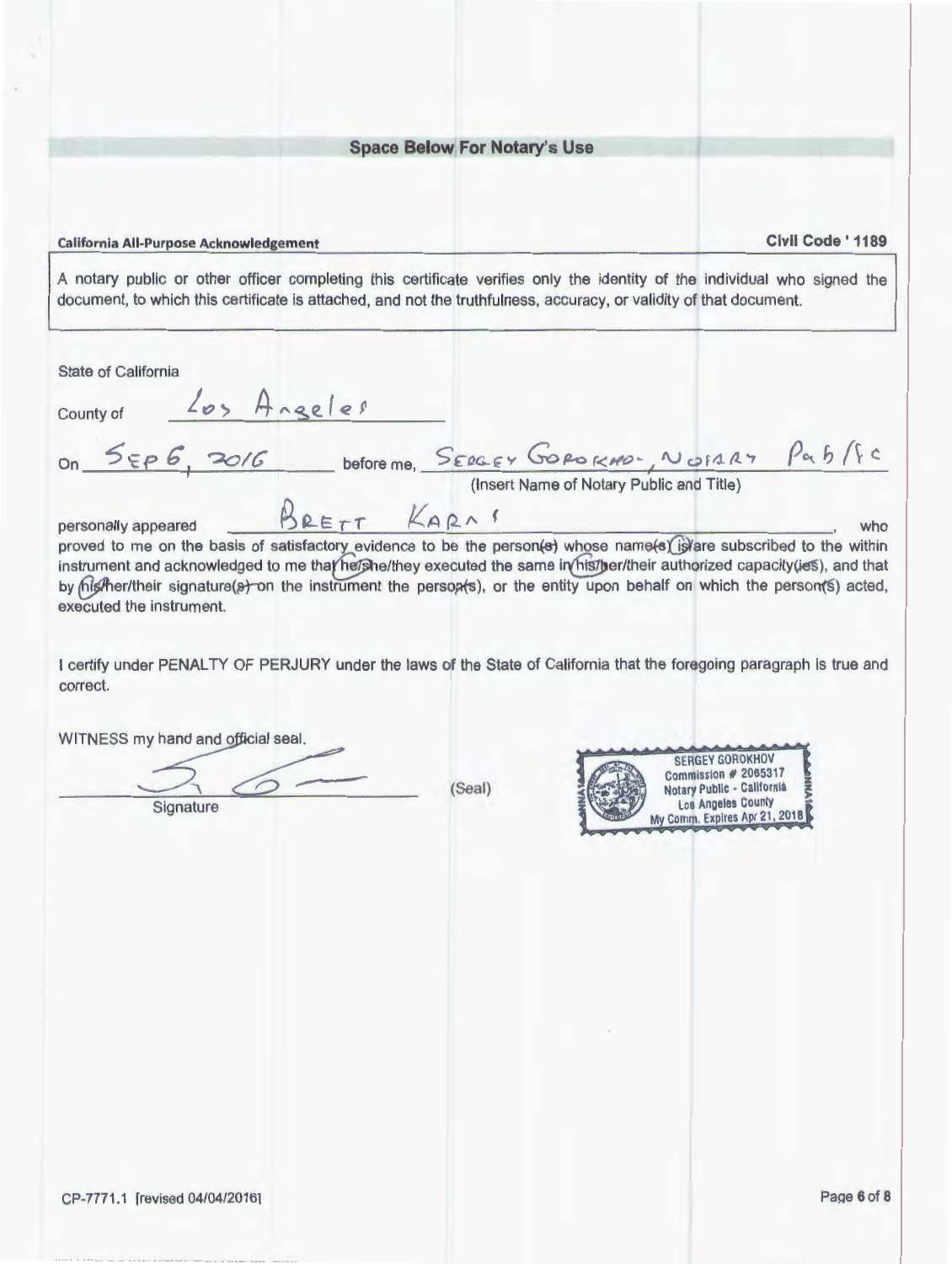#### **APPLICANT**

- **10. APPLICANT DECLARATION.** A separate signature from the applicant, whether they are the property owner or not, attesting to the following, is required before the application can be accepted.
	- A. I hereby certify that the information provided in this application, including plans and other attachments, is accurate and correct to the best of my knowledge. Furthermore, should the stated information be found false or insufficient to fulfill the requirements of the Department of City Planning, I agree to revise the information as appropriate.
	- B. I hereby certify that I have fully informed the City of the nature of the project for purposes of the California Environmental Quality Act (CEQA) and have not submitted this application with the intention of segmenting a larger project in violation of CEQA. I understand that should the City determine that the project is part of a larger project for purposes of CEQA, the City may revoke any approvals and/or stay any subsequent entitlements or permits (including certificates of occupancy) until a full and complete CEQA analysis is reviewed and appropriate CEQA clearance is adopted or certified.
	- C. I understand that the environmental review associated with this application is preliminary, and that after further evaluation, additional reports, studies, applications and/or fees may be required.
	- D. I understand and agree that any report, study, map or other information submitted to the City in furtherance of this application will be treated by the City as public records which may be reviewed by any person and if requested, that a copy will be provided by the City to any person upon the payment of its direct costs of duplication.
	- E. I understand that the burden of proof to substantiate the request is the responsibility of the applicant. Additionally, I understand that planning staff are not permitted to assist the applicant or opponents of the project in preparing arguments for or against a request.
	- F. I understand that there is no guarantee, expressed or implied, that any permit or application will be granted. I understand that each matter must be carefully evaluated and that the resulting recommendation or decision may be contrary to a position taken or implied in any preliminary discussions.
	- G. I understand that if this application is denied, there is no refund of fees paid.
	- H. I understand and agree to defend, indemnify, and hold harmless, the City, its officers, agents, employees, and volunteers (collectively "City), from any and all legal actions, claims, or proceedings (including administrative or alternative dispute resolution (collectively "actions"), arising out of any City process or approval prompted by this Action, either in whole or in part. Such actions include but are not limited to: actions to attack, set aside, void, or otherwise modify, an entitlement approval, environmental review, or subsequent permit decision; actions for personal or property damage; actions based on an allegation of an unlawful pattern and practice; inverse condemnation actions; and civil rights or an action based on the protected status of the petitioner or claimant under state or federal law (e.g. ADA or Unruh Act). I understand and agree to reimburse the City for any and all costs incurred in defense of such actions. This includes, but it not limited to, the payment of all court costs and attorneys' fees, all judgments or awards, damages, and settlement costs. The indemnity language in this paragraph is intended to be interpreted to the broadest extent permitted by law and shall be in addition to any other indemnification language agreed to by the applicant.
	- I. By my signature below, I declare under penalty of perjury, under the laws of the State of California, that all statements contained in this application and any accompanying documents are true and correct, with full knowledge that all statements made in this application are subject to investigation and that any false or dishonest answer to any question may be grounds for denial or subsequent revocation of license or permit.

The City requires an original signature from the applicant. The applicant's signature below does not need to be notarized.

| Signature: port h      | Date: $7616$ |
|------------------------|--------------|
| Print Name: Belf Farms |              |

CP-7771 .1 [revised 0410412016] Page 7 of **8**